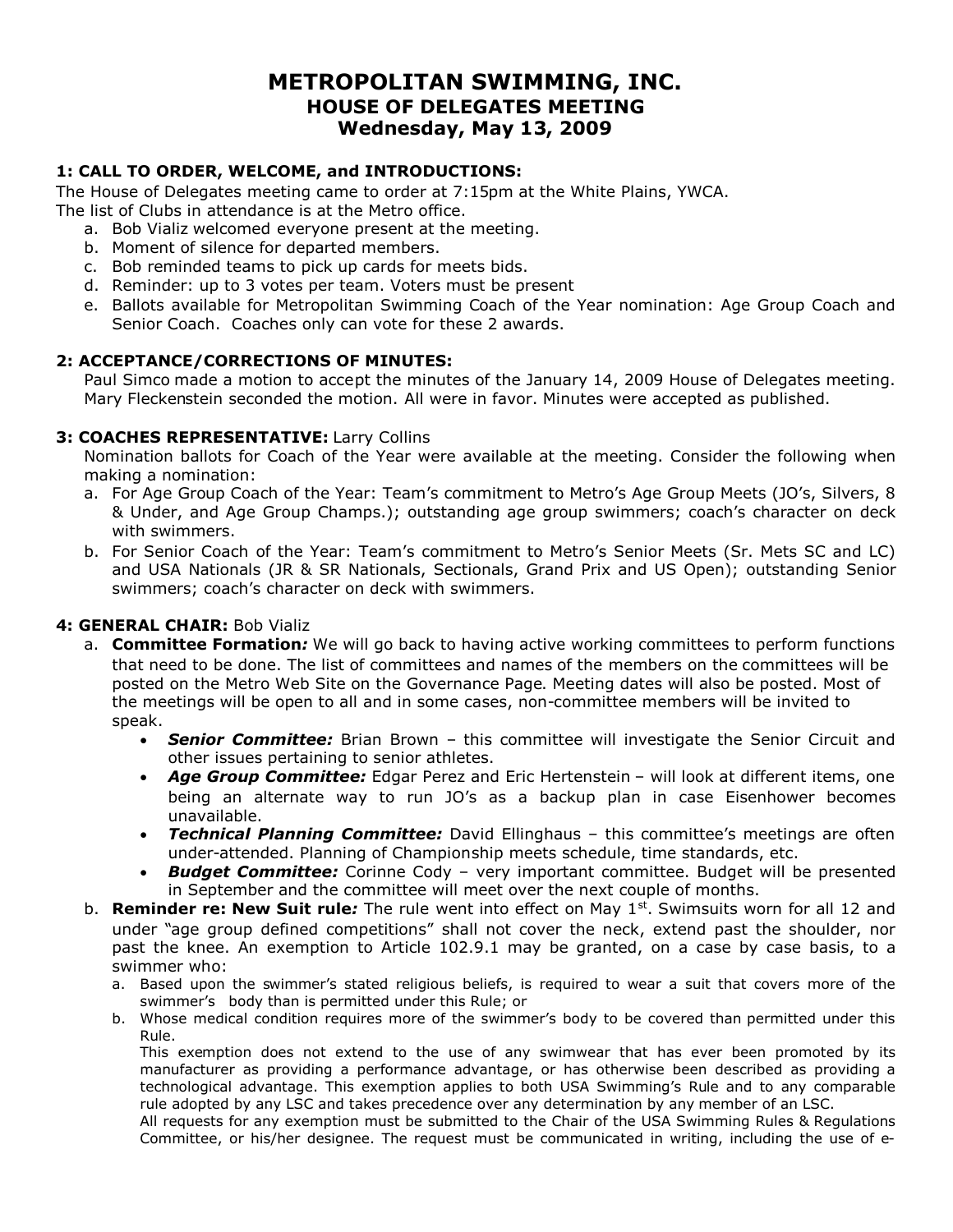mail, at least ten (10) days in advance of any competition for which the exemption is sought. The request must include:

- 1. The swimmer's name, registration number and the name of LSC in which the swimmer is registered;
- 2. A statement explaining that the exemption is made necessary by the swimmer's religious principles or for medical reasons;
- 3. A representation by the swimmer that the exemption is being sought for religious reasons and not to increase performance or, in the case of a medical reason, a written statement from a physician specifying the requirement to have parts of the body covered that are not permitted under this Article; and
- 4. A photo or description of the swimsuit the swimmer proposes to wear so the Rules Chair can evaluate whether any technological advantage has been advertised or documented for the suit.

The Rules Chair will then advise the swimmer and the appropriate LSC officials chair whether the exemption has been granted. The Rules Chair shall have the authority to grant the exemption on a permanent basis in his/her sole discretion. The decision of the Rules Chair can be appealed only to the entire Rules & Regulations Committee whose decision shall be final and binding on all parties.

IT WILL BE THE RESPONSIBILITY OF THE SWIMMER TO PROVIDE A COPY OF THE WAIVER TO THE REFEREE OF ANY MEET IN WHICH THE SWIMMER WISHES TO PARTICIPATE.

- c. **Certified Meet Director required for sanctions***:* Sanctions will not be given to Clubs that don't have a certified meet director. If you have a certified meet director not on the list at Metro, please contact George Rhein with the name(s) of the meet directors, as well as when they took the course and who was the instructor. This list will be published on the Web site. Course must be taken again every 3 years. We may offer a "refresher" course. Certification stays with the person that is certified, not with the Club!
- d. **Eastern Zone Meeting Report***:* was available at the meeting. Here is a brief recap:
	- 1. Super Sectional late entry period deadline (new qualifiers only) is Tuesday, August  $4<sup>th</sup>$  at 1pm
	- 2. Bonus events + .5 per 50 for 400 and less. Make 1 distance event, get the other as a bonus.
	- 3. Make 1 regular event, get 1 Bonus; make 2, get 2; make 3+, get 1 within meet session limits.
	- 4. EZ Tech Planning will remove SC max time limitation for the LC Sectional Meet.
	- 5. EZ Elections in September: Director-non-Coach; Secretary. Background checks must be completed before nominations can be made and accepted.
	- 6. Meets: EZ SC Sectionals: March 11-14 (North: Buffalo, NY South: Rockville, MD). EZ Zone Meet: April 1-3 at Webster (hosted by FAST). Top 3 swimmers (10-Under and 11-12) qualify beginning with this meet.
	- 7. TP will add a 10 lane meet format to the EZ manual for the EZ All Star Meet. Format will consist of 10 finalists and scoring to 10 places.
	- 8. There will be a new 15 & Over meet this coming short course. Format and date proposals will be available in September, after convention.
	- 9. Potomac valley Swimposium, Saturday, October 3rd at Georgetown Prep. Info will be available on PVS site at the end of June.
- e. **Coaches Clinic Recap**: took place April 18<sup>th</sup> at Pace University. The House of Delegates approved to required coaches that received the Club Excellence Program Grant to speak at the clinic. 38 coaches attended the clinic; 6 coaches spoke at the meeting; 2 representatives of USA Swimming were also in attendance. Unfortunately, the meeting was not recorded so we don't have the possibility to share the material with all the coaches or post it on the Web site. Clinic was scheduled to last 4 hours, lasted 5 hours and could have easily lasted longer.
- f. **Team Excellence Program change proposal**: Since we are now getting the coaches to speak at the meeting, the Program Committee will look into releasing some of the restrictions on the ways teams can use the money they receive from the program.
- g. **Thank You to Mary Ann Senecal**: Mary Ann is stepping down as Treasurer, a position she has held for 29 years! Mary Ann has been the only Metro Treasurer!!! (applause – Mary Ann received flowers and a plaque of recognition for the work she has done for Metro Swimming)

#### **5: TREASURER'S REPORT:** Mary Ann Senecal

a. Mary Ann asked Corinne Cody to give the report as part of Finance Chair.

#### **6: FINANCE CHAIR:** Corinne Cody

- a. Right now, our income is exceeding our expenses but it should be close to budget as we go through the long course season.
- b. The new budget will be presented at the September House of Delegates meeting. All budget requests for 2009-2010 were due by April  $1<sup>st</sup>$  2009. Any new request will have to be considered for 2010-11. Corinne also praised Mary Ann for her honesty and integrity over the years!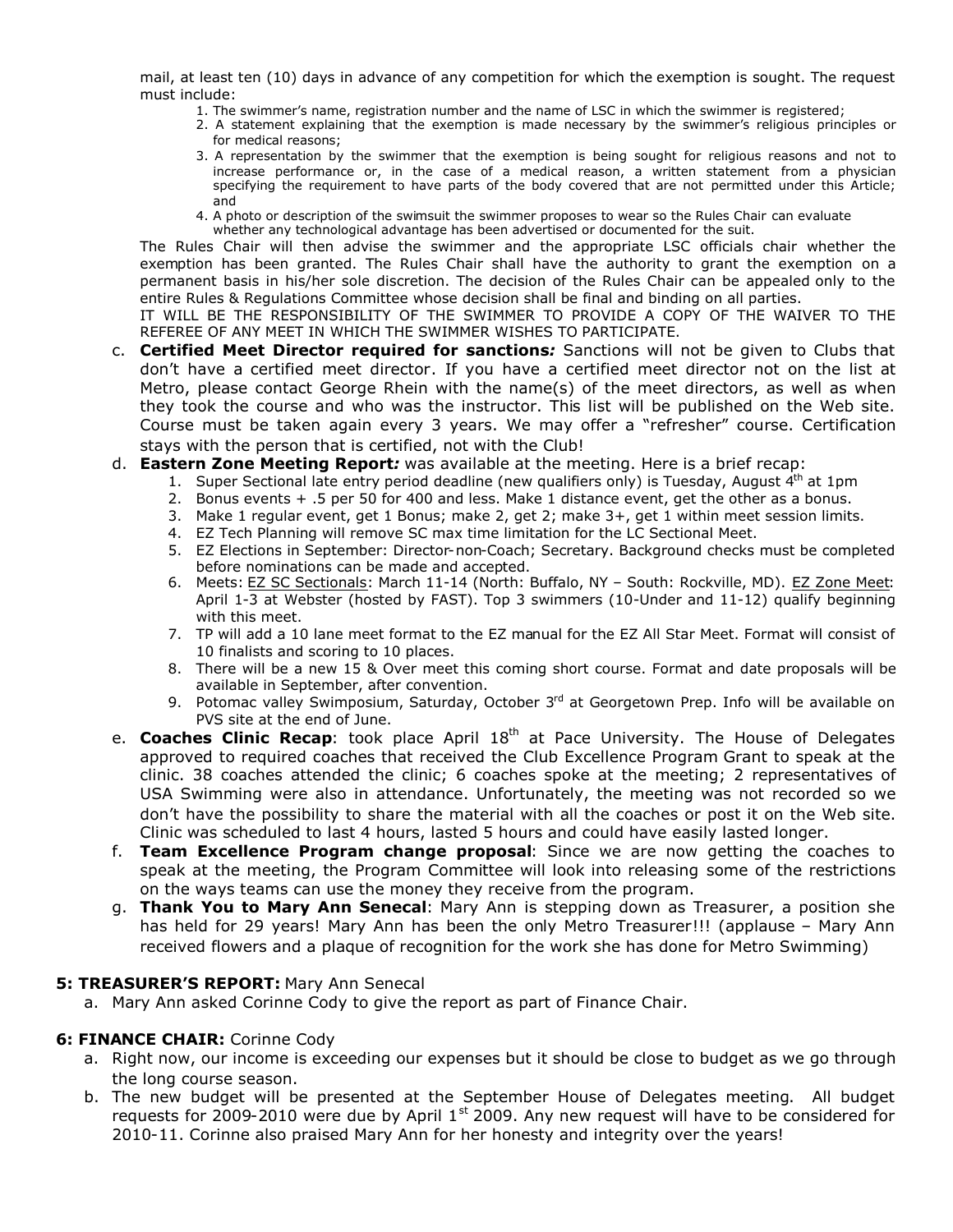# **7: AGE GROUP VICE CHAIR:** Edgar Perez and Eric Hertenstein

- a. **Eastern Zone LC Meet:** There were no bids from LSC's to run the meet. At the EZ meeting held earlier in May, there was a proposal to host the meet in Cary, North Carolina at the Triangle Aquatic Center (August 12-15). If this is approved, each LSC will need to provide 5 volunteers to help run the meet. Meet would be held in one 8-lane pool! A question was asked about how this would affect the budget. The EZ will have to pay a meet director to run the meet. The cost of the meet entries, T-shirts sale, etc. will all go to pay what and who needs to be paid. All LSC's will then have to chip in to pay the balance. There is a possibility that there will not be a Zone meet this year. (*A couple of days after the HOD meeting, we learned that the Eastern Zone Long Course meet will be held at Penn State University, in Pennsylvania*).
- b. **Age Group Committee**: We will need volunteers to sign up for the Age Group Committee. We need to look for a different plan for JO's as there have been some problems at Eisenhower Park and we need to have a alternative emergency plan in place in case the facility breaks down before Short Course JO's.

## **8: TECHNICAL PLANNING:** David Ellinghaus (By Mary Fleckenstein)

- a. **Disclaimer**: Mary was not at the Technical Planning meeting and read the report as TP Chair David Ellinghaus was away on a school trip.
- b. **Proposed short course Championship calendar for 2009-2010** has been available on line:
	- February 18-21: Senior Metropolitan Championships
	- February 26-28: Metro Zone Team Qualifier
	- March 5-7: Silver Championships<br>• March 11-14: Speedo Sectionals (Bu
	- March 11-14: Speedo Sectionals (Buffalo hosted by STAR Swimming)
	- March 13-14: 8&U Championships
	- March 19-21: Age Group Championships \*\* (see "h" below)<br>March 26-28: Junior Olympics \*\* (see "h" below)
	- March 26-28: Junior Olympics \*\* (see "h" below)
	- April 1-3: Eastern Zones (Rochester, NY hosted by Fairport Area Swim Team)

Eric Hertenstein made a motion to accept the calendar as proposed by Technical Planning. Al Scott seconded the motion. All were in favor. **Motion carries.**

#### c. **Proposals**:

- 1. To keep the 15-18 age group as timed finals at Junior Olympics. However, it is recommended that the 15-18s swim their timed finals during the morning prelims session. Ilan Noach made a motion to accept proposal #1. Larry Collins seconded the motion. Long discussion followed. Show of hands: **motion failed**.
- 2. To keep the 13-14 and 15-18 distance events in Junior Olympics. The proposal is to limit the events to 2 heats each. (Swimmers entered in the distance events can enter a  $4<sup>th</sup>$  event that day in case they are scratched out of the distance event.) In addition, the proposal is to swim the distance events consistent with how USA Swimming ranks teams in its Virtual Club Championship. Therefore the 13-14 girls and 15-18 girls would swim the 1,000 free and the 13-14 boys and 15-18 boys would swim the 1,650 free. Dennis Munson made a motion to accept proposal #2. Eric Hertenstein seconded the motion. We need to indicate which event would be the 4th event. Discussion. Show of hands: **motion carries**.
- 3. To switch the eligibility period for Senior Mets to the first day of the previous year's meet (rather than the day after the meet concludes). This would be consistent with how USA Swimming establishes the eligibility period for senior level meets. Bea Hartigan made a motion to accept proposal #3. Jeff Chu seconded the motion. Show of hands: **motion carries**.
- 4. To require Metropolitan officials to serve as the timers at the Senior Metropolitan Championships (both SC & LC). This is a national certification meet and this would be consistent with USA Swimming's policies at its national championship meets. **This proposal has been tabled and sent back to TP for further discussion.**
- 5. To realign the teams for Silver Championships as follows: FAST, GAEL, & Silver Streaks to Central. All other teams would remain in the same areas. Bea Hartigan made a motion to accept proposal #5. Ilan Noach seconded the motion. Show of hands: **motion carries**.
- 6. To realign the teams for the Age Group Invitational as follows: Central Queens, Huntington, & LaGuardia to South (Nassau). FAST, GAEL, & YMID to Central. All other teams would remain in the same areas. Bea Hartigan made a motion to accept proposal #6. Ilan Noach seconded the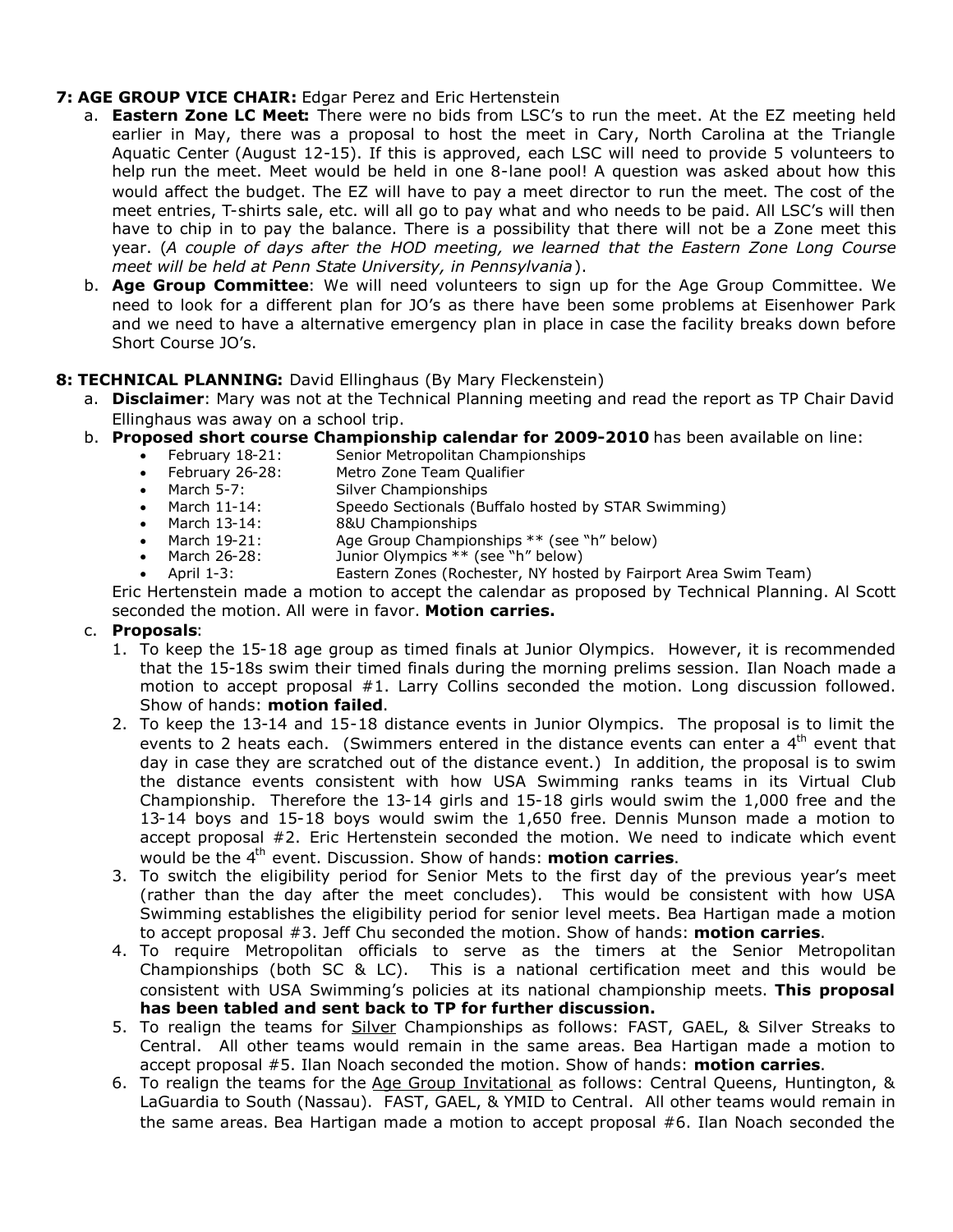motion. Discussion. What if there are no bids to run the South meet? Show of hands: **motion carries.**

- d. **Recommendation for Senior Committee to Consider:** To eliminate bonus events at the Senior Metropolitan Championships. During the 2009 SC meet most events had well over 60 swimmers swim the actual meet cut during the meet. In some events the number was much higher. To help control the size of the prelim sessions it is recommended that bonus events be eliminated. Otherwise both the actual meet standards and the bonus standards will have to be reviewed.
- e. **Updated Standards for Metropolitan Championship Meets:**
	- 1. The LC standards have been updated and are now available.
	- 2. The SC standards have been reviewed and there are no changes at this time. If the Senior Committee (and ultimately the General Body) does not agree to drop the Bonus Events from the Senior Metropolitan Championships, then the cuts for that meet will need to be reviewed.
- f. Dave Ferris made a request to re-open the approved proposed calendar. It was suggested that we needed 2/3 approval to re-open discussion. Motion failed as we did not get the 2/3 approval needed. Long and animated discussion about this followed. Technical Planning had proposed the calendar which had been approved by the Board of Directors. Coaches want to re-open the discussion because JO's and the Eastern Zone meet will now be on back-to-back weekends.
- g. **The bidding for meets for 2009-10 took place**. Calendar is included at the end of the minutes.
- h. Bob Vializ announced that the requirement of 2/3 votes needed to re-open discussion on the 2010 championship meets schedule was incorrect. Therefore, Dave Ferris is allowed to re-open the discussion at this time. Dave is asking to go back to the schedule that was originally published, with JO's on the weekend of March 19-21 and Age Group on the weekend of March 26-28. This would give swimmers attending JO's and Zones a chance to have 2 weeks between meets. Approval from 2/3 of the members of Technical Planning was needed. David Ellinghaus was the contacted and he agreed to the change of dates between JO's and Age Group. We will now vote on the originally posted schedule. Dave Ferris made a motion to revert to the schedule proposed by TP after it's meeting of May 6<sup>th</sup>, and before it was changed on May  $11<sup>th</sup>$ : JO's on March 19-21 and Age Group on March 26-28. Mary re-read the schedule at this time. Bea Hartigan seconded the motion. One opposed. The rest of the HOD was in favor. **Calendar approved as read**.
- i. **Championship Meets' Calendar sites for 2010**:
	- **Sr. Mets** (Feb. 19-22) & **Zone Qual**. (Feb. 26-28) Metro will run both meets at Lehman.
	- **Silver Championships** (March 5-7): North: NYSA and  $\forall A \in \mathcal{F}$ ; Central: APEX; South: TVSC
	- **8-Under Championships** (March 13-14): <del>Condors at F. Festa</del> and BAD at Eisenhower Park
	- **Junior Olympics** (March 19-21 @ NCAC) Nu-Finmen
	- **Age Group**: (March 26-28) 4 sites:
	- **North**: COND **Central**: APEX **South/Nassau**: no bid yet -TBA **East/Suffolk**: CSC Dave Ferris (LIAC) will check on pool availability and will get back to Technical Planning.

#### **9: COACHES' REPRESENTATIVES:** Larry Collins

- a. **"Metropolitan Age Group Coach of the Year"**: **Carle Fierro** of the Badger Swim Club was elected and will receive her award at the Metropolitan Hall of Fame dinner.
- b. **"Metropolitan Senior Coach of the Year"**: **Todd Langenmayr** of the New York Sharks was elected and will receive his award at the Metropolitan Hall of Fame dinner.

# **10: REGISTRATION COORDINATOR:** Barry Roffer

- a. Reminder again that all coaches must send in their new certifications before their coaches' card expires so they can receive a new card on time – NO coaches should be allowed on deck without a current card!
- b. Change next year for the Club application: the name and address of the pool must be on the application.
- c. Registration fee for athletes and non-athletes is going up \$1 in 2010 to \$56. Club registration stays the same (\$150).

# **11: OPEN WATER:** Bea Hartigan

*a.* Entries are coming in, mostly Masters swimmers. Age Group & Open "Open Water Championship" are Metro Championships. Metro Masters did not request *grant a sanction for our meet, their 5k championship,* this year. *Adjustments have been made to our entry materials so that Masters who*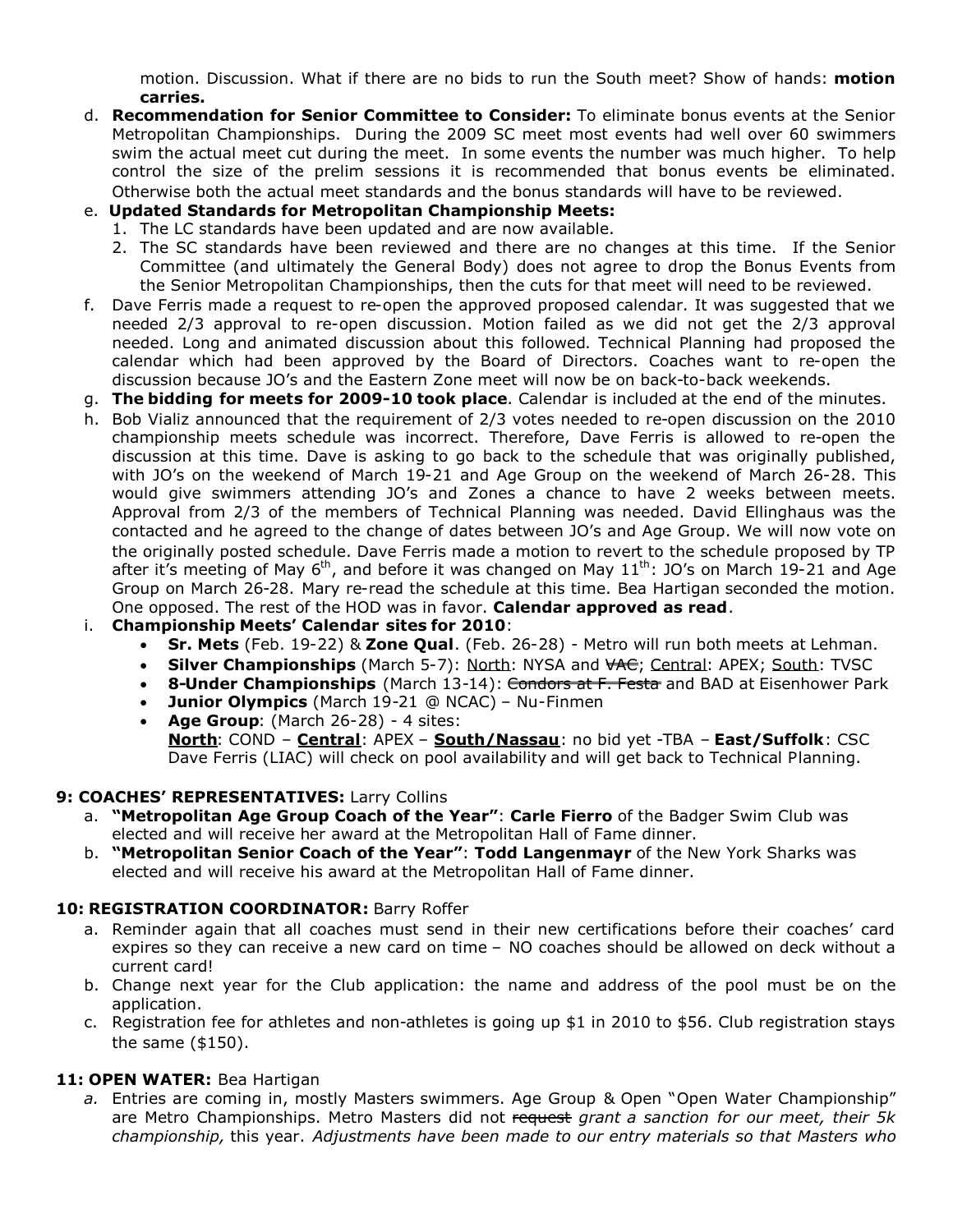*are not USA-Swimming members can take out a "One Event membership" and still enter.(This information was corrected May 22, 2009).*

b. Hall of Fame dinner is Tuesday, May 19, 2009 at Riccardo's in Queens. Registrations for the dinner were still being accepted.

## **12: SWIM-A-THON:** Richie Finkelstein

a. Any club or organization running a Swim-A-Thon (or whatever clubs call it) must go through USA-Swimming to get approval and register their Swim-A-Thon.

## **13: OLD BUSINESS:**

a. None at this time

## **14: NEW BUSINESS:**

- a. **Ray D'Annolfo** and the Nominating Committee presented the **slate of officers** for election. Ray thanked the Nominating Committee for their help and asked if there were any nomination from the floor.
	- 1. Age Group Vice Chair: Edgar Perez and Eric Hertenstein (co-chairs); Marc Danin and Brandon Modrov. Edgar and Eric introduced themselves to the board. Marc and Brandon were not in attendance. Vote took place. Results: **Edgar Perez/Eric Hertenstein**.
	- 2. Treasurer: Mary Fleckenstein
	- 3. Safety: Jeff Chu
	- 4. Technical Planning: David Ellinghaus

A motion to approve the slate of officers as presented was made and seconded. All voting members were in favor of the slate as presented – **Slate of officers was accepted as voted on by acclamation**. Mary Ann Senecal moved that the secretary cast one ballot for each office. All were in favor. **Congratulations to all.**

- 5. The Nomination Committee also presented the following **members of the Review Board:** Jennifer Trotman, Dawn Diaz, Gay Silverman, Larry Collins, Paul McClintock, Bea Hartigan, Katie Flood and Anthony Anderson.
- b. **George Rhein**: the Joe Stetz Scholarship winners for this past year were: **Elizabeth Weston** of the BGC-N. Westchester Marlins and **Andrew Katz** of the New York Sharks. Betsy will attend Columbia University and Andrew will go to Brown University. They will receive their awards at the Hall of Fame Dinner on Tuesday, May 19, 2009. Congratulations to both!
- c. **Don Wagner (Condors)**: 3 proposals:
	- a. *Senior Circuit Meets: I believe there is a need to have three Senior Circuit meets in the summer in the Metro LSC. This would create a more competitive climate and give our senior swimmers three opportunities to race in a "senior" setting where they are not there for multiple hours between events and sessions. One in May would be a timed final meet and the other two would be prelims/ final/ in June and July competitions. The meets would have a minimum AA 13-14 qualifying time for the first year or a committee of senior coaches establish the "Q" times. I am asking our LSC to sponsor these meets in which case the third meet could be the Senior Mets which would also serve as the championship meet. If Metro will commit at least \$3,000 to help finance the meets, it will make a difference to the clubs that volunteer to host them since senior meets typically are not cost effective. I also think that down the road, these meets could be run by Metro and possibly qualify for funding from USA Swimming. West Point has agreed to host the second meet in June which fits into their academic schedule. WP is a 6 lane 50 meter pool with new Colorado timing equipment including pads and a graphic scoreboard. Condors would be willing to host the first meet in the 3rd week of May.* **Recommendation**: This proposal should go to the Seniors Committee.
	- *b. Funding for Zone coaches: I am proposing a stipend of 300 dollars for every coach selected to accompany the zone team on its winter and summer meets. The Zone meet is an LSC sponsored event and as such, we should make certain our best young coaches accompany the swimmers to this competition. It would allow the younger coaches a chance to be in a "championship meet" setting giving them valuable experience working together in a "team" environment making the meet and team the best they can be. As an LSC we spend a lot of money sending our best swimmers to zones, we should make sure we also send our best younger coaches.*

**Recommendation**: Past the deadline for this year's budget – must go to Age Group Committee.

c. *Training camp: I propose we fund an annual training trip to the Olympic Training Center for the top 10-15 boys and girls in the Metro LSC age 13 and up. This would be open to the top Hy-Tek/VCC point scorers in the LSC. Swimmers on the National or Junior national team are not included in this total as*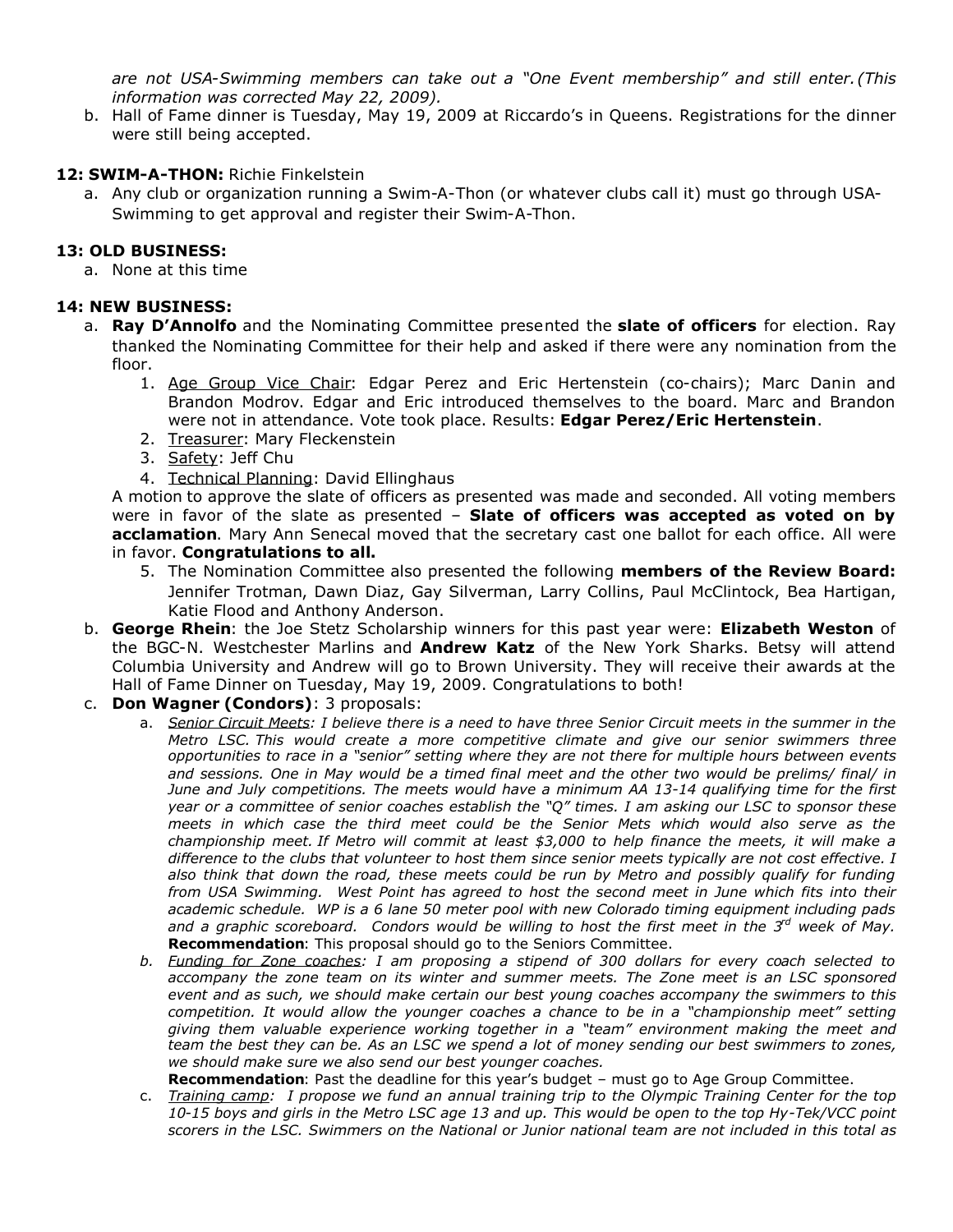*they will already be making the trip with funding from USA Swimming. We would bring three coaches for boys and three for girls and the selection could be made on the number of athletes a team sends or based on application and experience. A process which we will formalize in writing to ensure it is fair and consistent. The cost would be minimal because most of the swimmers will have NRT's which would mean a very minimal cost for room and meals. The only significant costs to our LSC would be for airfare and coach's expenses. Currently, nine LSC's around the country are sending athletes on an annual basis and this number is going to grow making it more difficult to make this happen in the future. These swimmers will train, eat and be housed with numerous Olympians from many other sports who call the Olympic Training Center home. It will be a great training experience for our Metro swimmers helping give them the confidence to continue swimming at a higher level.* **Recommendation**: Past the deadline for this year's budget – must go to Seniors Committee.

d. **Rich Finkelstein**: Rich feels that the rules for Invitational swim meets in the LSC need to be straightened out, eliminated or reworded. It allows for discrimination in the LSC, especially during the long course season. Some clubs run Invitational meets and they exclude 70-78 percent of the Metro teams. It is hard enough finding long course meets and then teams don't get invited to many of the invitationals. Rich feels that Invitational meets should be open to every team in the LSC and it's up to them if they want to invite teams out of the LSC.

Mary Fleckenstein made a motion to adjourn the meeting. Edgar Perez seconded the motion which was approved by all. Meeting adjourned at 9:15pm.

**House of Delegates Meetings 2009-2010:**

 **September 26, 2009 – Mandatory meeting for all clubs – at the White Plains YWCA – one athletes' rep (13 & over) per team must be present.**

**January TBA, 2010 – at TBA – Bid meeting**

**May TBA, 2010 – at TBA – Winter Bid meeting & Elections**

Submitted by Monique G. Grayson May 21, 2009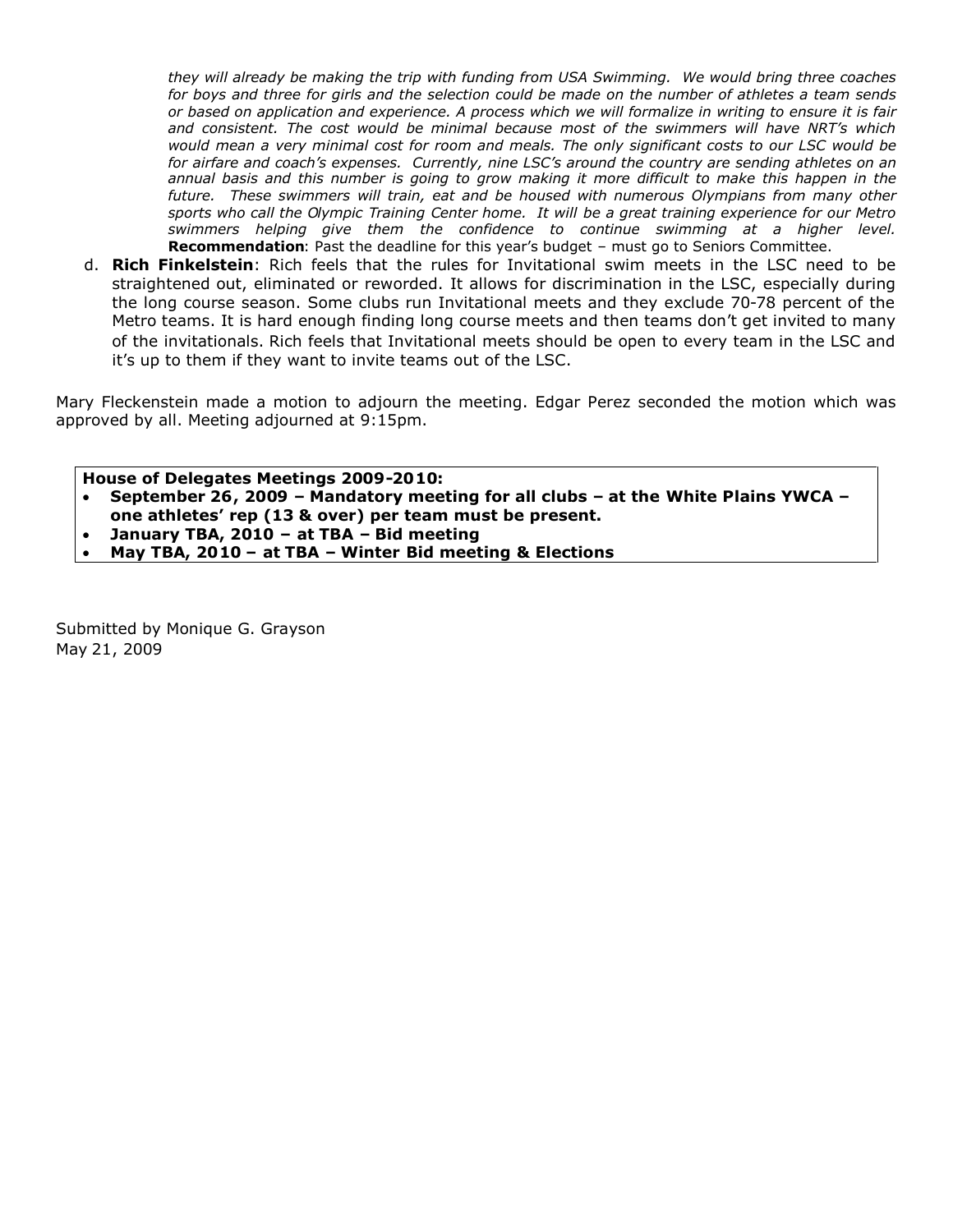# **METROPOLITAN SWIMMING, INC. 2009-2010 TENTATIVE CALENDAR**

| <b>SEPTEMBER:</b><br>26: | Mandatory House of Delegates Meeting: at White Plains Y                         |
|--------------------------|---------------------------------------------------------------------------------|
|                          |                                                                                 |
| <b>OCTOBER:</b>          |                                                                                 |
| $3 - 4:$                 | Asphalt Green "Season Starter"                                                  |
| 10:                      | Suffolk County ASCSC Relay Carnival (closed)                                    |
| $10 - 11$ :              | BGNW Marlins "Fall Season Starter" - no 8 & under - 3 sessions                  |
| $10 - 11$ :              | Suffern Sea Lions "Autumn Sunrise" - 4 sessions                                 |
| $10 - 11$ :              | Flushing Y - Junior Swim Championships                                          |
| 11:                      | Monroe-Woodbury Marlins "12&Under Back To School Meet" - 2 sessions             |
| $16 - 18:$               | Marist Swim Club - 5 sessions                                                   |
| 17:                      | Newburgh Sharks - Annual Red, White & Blue - 2 sessions                         |
| $17 - 18:$               | Three Village Swim Club "Ann Wycoff Meet" - 2 sessions each day                 |
| 18:                      | Badger Swim Club Halloween Meet at Lehman - 2 sessions                          |
| 18:                      | Flushing Y - Distance Meet - 6am warm-up                                        |
| $23 - 24:$               | Big Blue Swimming "Harvest Relays & Sprints" - 3 sessions                       |
| $23 - 25:$               | FAST - Age Group Meet                                                           |
| $23 - 25:$               | Long Island Express - 5 sessions                                                |
| $23 - 25:$               | Condors Swim Club "Fall Festival" at Felix Festa                                |
| 24:                      | Senior Circuit - Tentative                                                      |
| $24 - 25:$               | Long Island AC -Invitational - 4 Sessions                                       |
| $30 - Nov.1$ :           | YWCA Middies "Shriek or Swim" Meet- 5 sessions                                  |
| <b>NOVEMBER:</b>         |                                                                                 |
| $6 - 8:$                 | New York Sharks/Empire "Fall Classic" at Felix Festa                            |
| 7:                       | Condors Mini Meet at Westchester Community College                              |
| 7:                       | Sachem Swim Club Fall Meet - 2 sessions                                         |
| $7 - 8:$                 | Asphalt Green "NYC Open" Invitational                                           |
| $13 - 15:$               | Viking Aquatic Club "Viking Classic"                                            |
| $13 - 15:$               | Gael Aquatic Club at IONA - 9 and Over Age Group Meet - 5 sessions              |
| 14:                      | BGNW Marlins - 8 and Under Mini Meet - 1 afternoon session                      |
| $14 - 15:$               | Rivertown Aquatics - 2 sessions - at Pace                                       |
| 15:                      | BGNW Marlins <b>Distance</b> Meet - 2 (3) sessions - am: 500 & 400 IM; pm: 1650 |
| $20 - 22:$               | Flushing YMCA - Big Apple Classic - 5 sessions                                  |
| $20 - 22:$               | Aqua Gems - Early Bird Meet - 5 sessions                                        |
| $20 - 22:$               | Condors Age Group & Open                                                        |
| $21 - 22:$               | Long Island Aquatic Club - Invitational - 4 sessions                            |
| 21:                      | Senior Circuit - Tentative                                                      |
| 22:                      | Hauppauge $-2$ sessions                                                         |
| 27:                      | Asphalt Green - Butterball Invitational                                         |
| $27 - 29:$               | Long Island Express $-5$ sessions                                               |
| $27 - 29:$               | YWCA Middies "ThanksSwimming" Meet - 7 sessions                                 |
| $28 - 29:$               | Long Island Aquatic Club - Invitational - 4 sessions                            |
| <b>DECEMBER:</b>         |                                                                                 |
| $3 - 5:$                 | ConocoPhillips National Championships - SCY (Federal Way, WA)                   |
| $4 - 5:$                 | Big Blue Swimming "Winter Sunshine" - 4 sessions                                |
| 4:                       | Connetquot "Holiday Meet" Distance                                              |
| $5 - 6:$                 | Connetquot "Holiday Meet"                                                       |
| $4 - 6:$                 | New York Sharks "Holiday Classic"                                               |
| $5 - 6:$                 | Asphalt Green "Holiday Qualifier"                                               |
| $5 - 6:$                 | BGNW Marlins "Holiday Meet" - no 8 & under - 3 sessions (1 Saturday; 2 Sunday)  |
| $5 - 6:$                 | Pace Setters $-2$ sessions (1 each day)                                         |
| 6:                       | Gael Aquatic Club "8-Unders Meet" - 2 sessions (girls AM; boys PM)              |